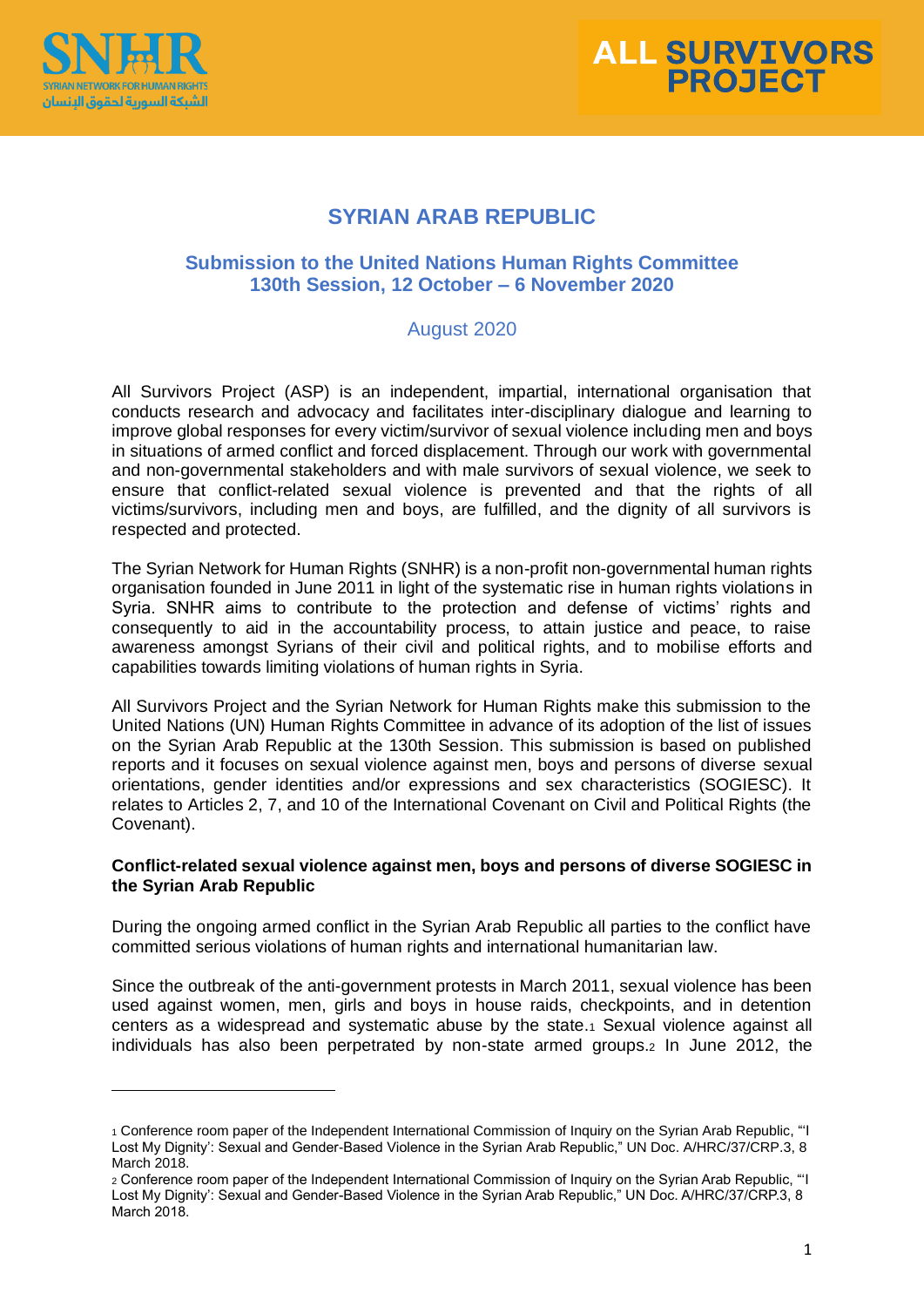



Committee against Torture expressed its grave concern about the "extensive reports of sexual violence committed by public officers, including against male detainees and children."<sup>3</sup>

Rape, sexual torture and sexual violence were perpetrated by government forces and militia against men, women and children. This conduct was committed as part of a widespread attack, where civilians were targeted for detention and systematically subjected to multiple violations.<sup>4</sup> These acts constitute crimes against humanity, war crimes and violations of international human rights law.

*Male detainees, including boys as young as 11 years, were subjected to a range of forms of sexual violence including rape, sexual torture and humiliation. Generally, rape of males took place during admissions to a facility* in these cases, the perpetrators were often pro-Government militias supporting the detention facility—during *interrogations to force confessions, and occasionally even after detainees confessed to further humiliate or punish*  them. Upon arrival at detention facilities, men and boys were forced to strip, and often stand naked in front of *others. In some instances, they described being submitted to unnecessarily intimate searches during which guards touched their genitals.*

*The most common form of male rape occurred with objects, including batons, wooden sticks, pipes, and bottles, a tactic which has been used during interrogations since early in the conflict.<sup>5</sup>*

Male victims also suffer long-term physical and mental health issues including depression, many times compounded by an inability to admit to others what they experienced, in large part out of fear that perceived loss of masculinity would prevent them from fulfilling traditional gender roles.<sup>6</sup> The report of the Independent Commission of Inquiry (COI) noted in August 2016:

*The trauma resulting from sexual violence, and the profound social stigma attached to being a victim, continue to deter female and male survivors from coming forward. Months, and often years, pass before a survivor may be*  willing to have her or his account documented. The consequent underreporting and delayed reporting of sexual *violence has rendered any assessment of its magnitude challenging. The accounts below are representative of cases that have only recently been documented by the Commission as victims and witnesses have come forward during the reporting period.<sup>7</sup>*

While it is not possible to put a figure on the number of men and boys who have been subjected to sexual violence in government detention since the start of the armed conflict, it is possible that it could run into many hundreds, if not thousands, given the large number of people who have been detained and the apparently widespread nature of sexual violence in government detention facilities.<sup>8</sup>

According to the COI, the pattern of sexual violence by non-state armed groups differs from that of government security forces. Its investigations have found no evidence of a systematic

<sup>3</sup> Concluding Observations of the Committee against Torture on the Syrian Arab Republic, UN Doc.

CAT/C/SYR/CO/1/Add.2, 29 June 2012, para 2(c).

<sup>4</sup> Report of the Independent International Commission of Inquiry on the Syrian Arab Republic, UN Doc. A/HRC/25/65, 12 February 2014, para. 69.

<sup>5</sup> Conference room paper of the Independent International Commission of Inquiry on the Syrian Arab Republic, "'I Lost My Dignity': Sexual and Gender-Based Violence in the Syrian Arab Republic," UN Doc. A/HRC/37/CRP.3, 8 March 2018, p. 11.

<sup>6</sup> Conference room paper of the Independent International Commission of Inquiry on the Syrian Arab Republic, "'I Lost My Dignity': Sexual and Gender-Based Violence in the Syrian Arab Republic," UN Doc. A/HRC/37/CRP.3, 8 March 2018.

<sup>7</sup> The Report of the Independent International Commission of Inquiry, UN Doc. A/HRC/33/55, 11 August 2016, para. 104.

<sup>8</sup> According to the Syrian Observatory for Human Rights, at least 140,000 people were detained in Syrian government detention centres as of April 2018. See, 'In the jam of agreements and negotiations, more than 140000 Syrian citizens are still at the mercy of regime's torturers in its jails and prisons, and unknown fate chases tens of thousands more', 14 April 2018[, http://www.syriahr.com/en/?p=89511](http://www.syriahr.com/en/?p=89511)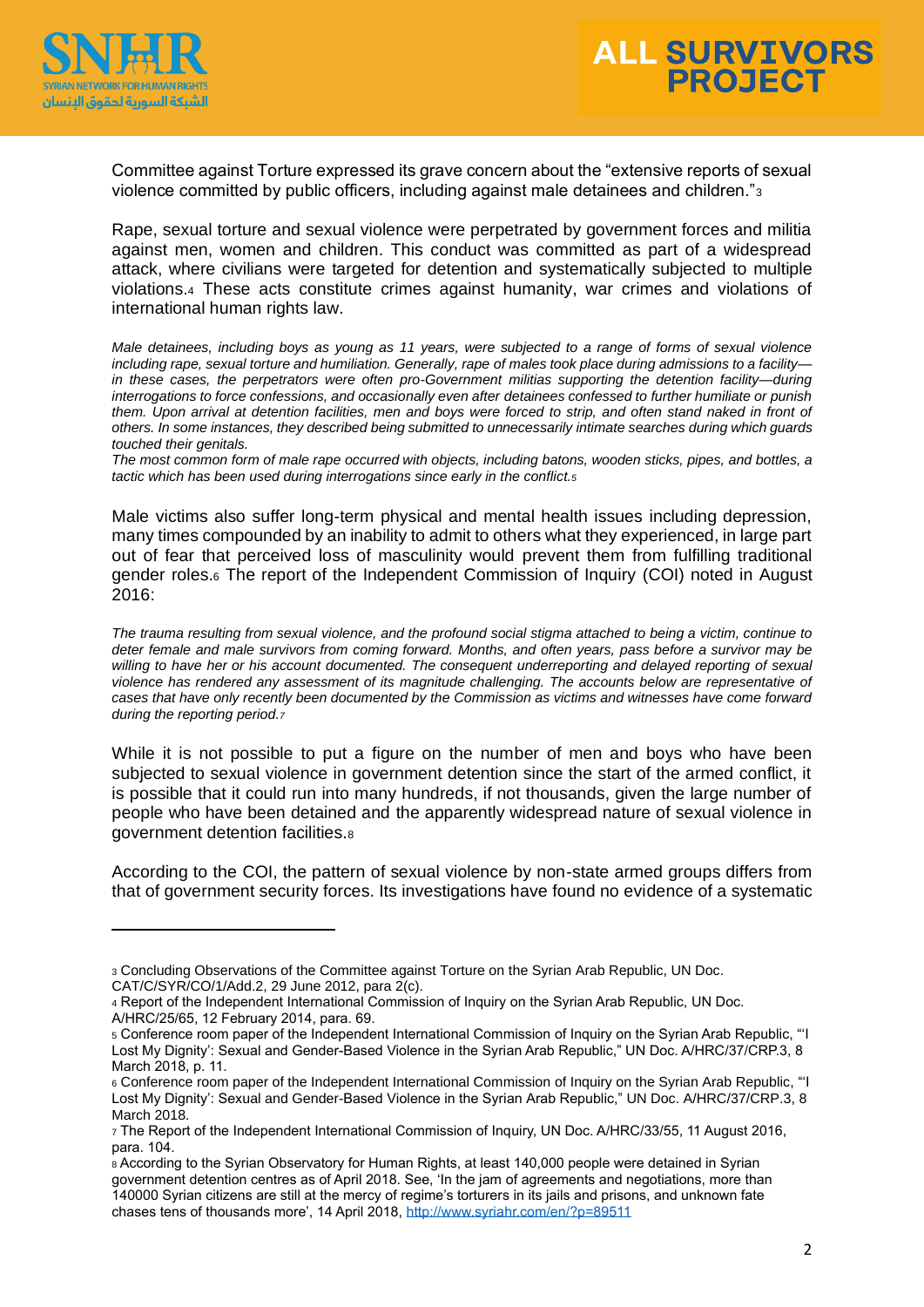



practice or policy on the part of armed groups to use sexual violence to instill fear or extract information, but it has documented sexual violence that appears to be motivated by exploitation, religious affiliation and revenge. Most of these incidents involve women and girls. However, a few documented cases have involved males, including men and boys being raped while held in detention by the group Al-Nusra Front, and the torture of male detainees by Syrian Democratic Forces (SDF), including the burning of, and threats to burn, the genitals. The COI has also concluded that the treatment of sexual minorities in Syria by the armed group calling itself Islamic State in Iraq and the Levant (ISIL) constituted the crime against humanity of persecution.<sup>9</sup>

Since the Syrian conflict began in March 2011, men and boys and persons of diverse SOGIE have been subjected to rape and other forms of sexual violence by the Syrian government and non-state armed groups, including the extremist armed group Islamic State (also known as ISIS). Heterosexual men and boys are vulnerable to sexual violence in Syria, but men who are gay or bisexual—or perceived to be—and transgender women are particularly at risk. Evidence gathered by Human Rights Watch shows that Gay Bisexual and Transgender individuals in the military were specifically targeted on the basis of their sexual orientation and/or gender identity.<sup>10</sup>

In research published by ASP, interviewees spoke about human rights abuses against LGBTI people by armed actors and highlighted broader problems of harassment, discrimination and violence against them by their families and communities. This is consistent with previous research, which has highlighted the increased vulnerability of LGBTI persons to sexual violence in Syria as a result of the armed conflict. Yet the conflict has merely exacerbated a pre-existing problem of discrimination and persecution against LGBTI people.<sup>11</sup>

#### **Shortcomings in national criminal law**

Syria has integrated the prohibition of torture into its national legal system via its constitution and penal code. Article 53 of the constitution states: "No one may be tortured or treated in a humiliating manner."<sup>12</sup> According to Article 391 of the Syrian penal code, "those who unlawfully torture anyone for the sake of extracting confessions or information about a committed crime shall be imprisoned for a period between three months to three years."<sup>13</sup> Although both laws outlaw torture, the UN Committee Against Torture stated that the relevant provisions fail to ensure appropriate penalties applicable to these acts.<sup>14</sup>

Syria's penal code defines rape as forcing sexual intercourse, by using violence or threatening words, on anyone other than their spouse.<sup>15</sup> Rape is punishable with hard labour sentences,

<sup>9</sup> Conference room paper of the Independent International Commission of Inquiry on the Syrian Arab Republic, "'I Lost My Dignity': Sexual and Gender-Based Violence in the Syrian Arab Republic," UN Doc. A/HRC/37/CRP.3, 8 March 2018.

<sup>10</sup> Human Rights Watch, "They treated us in monstrous ways" Sexual Violence Against Men, Boys, and Transgender Women in the Syrian Conflict, July 29, 2020.

<sup>11</sup> The Williams Institute, UCLA, Health and Human Rights Law Project, All Survivors Project, "Destroyed from within", Sexual Violence against men and boys in Syria and Turkey, September 2018.

<sup>12</sup> *Syrian Arab Republic: Constitution, 2012*, February 26, 2012, art. 53(2),

https://www.refworld.org/docid/5100f02a2.html (accessed August 11, 2020),

<sup>13</sup> The Syrian Penal Code – Legislative Decree No.148 of 1949, art. 391 (i),

https://wipolex.wipo.int/en/text/243237.

<sup>14</sup> Conference room paper of the Independent International Commission of Inquiry on the Syrian Arab Republic, "'I Lost My Dignity': Sexual and Gender-Based Violence in the Syrian Arab Republic," UN Doc. A/HRC/37/CRP.3,

<sup>8</sup> March 2018, p. 4.

<sup>15</sup> The Syrian Penal Code – Legislative Decree No.148 of 1949, arts. 489 – 497,

[https://wipolex.wipo.int/en/text/243237;](https://wipolex.wipo.int/en/text/243237) Conference room paper of the Independent International Commission of